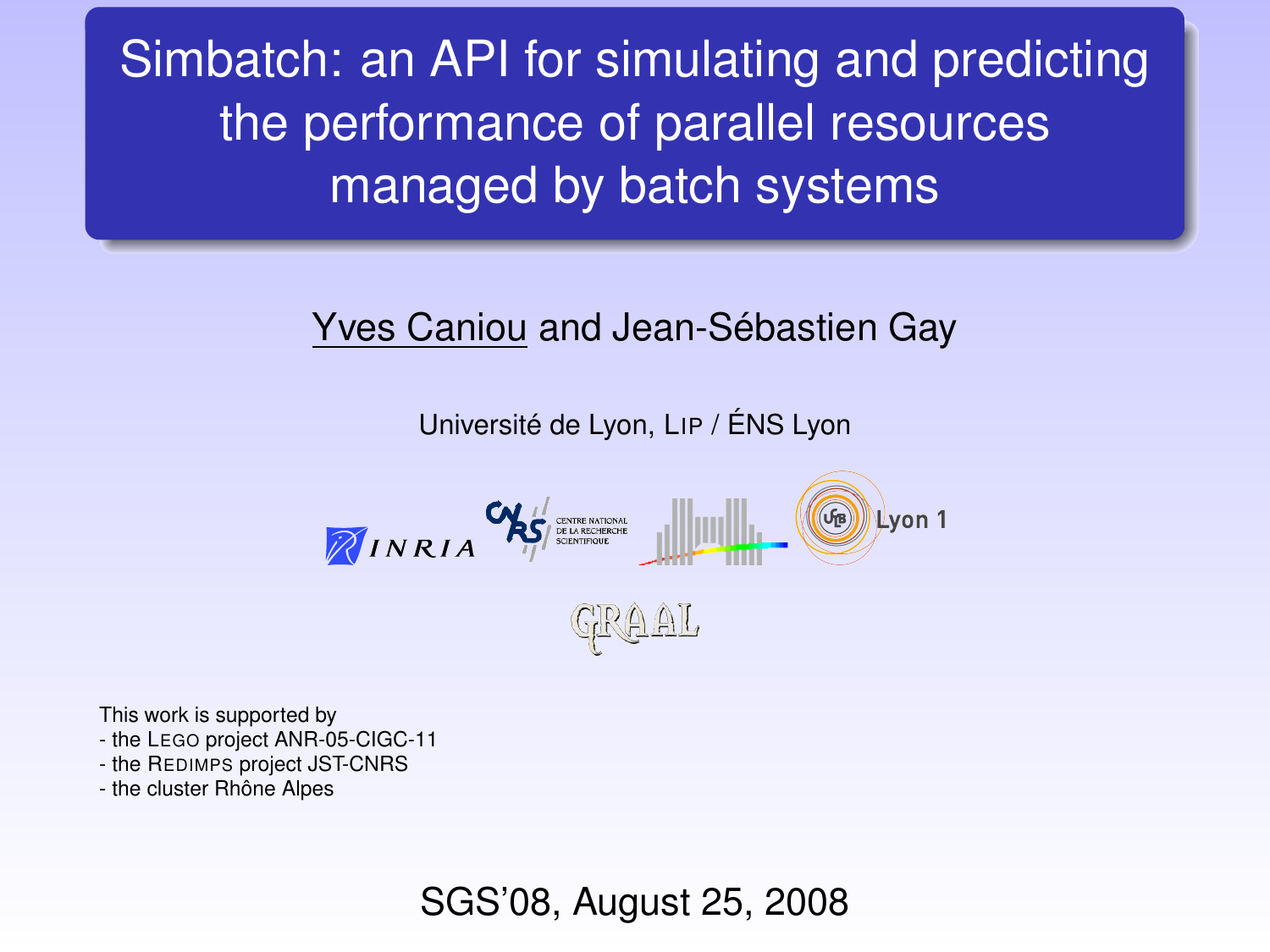**[Background: TLSE](#page-1-0)**

**[Simbatch](#page-5-0) [Annexe](#page-19-0)**

### Goals of TLSE

**T**est for **L**arge **S**ystems of **E**quations

- Provide access to a range of sparse linear algebra tools
- **Assist users in selecting** 
	- the most appropriate solver and
	- appropriate values of control parameters for their problem

**[TLSE](#page-1-0) [GridTLSE](#page-2-0)**

- Matrix collections available
- Scenario of experiments available

#### <http://gridtlse.org/>

<span id="page-1-0"></span>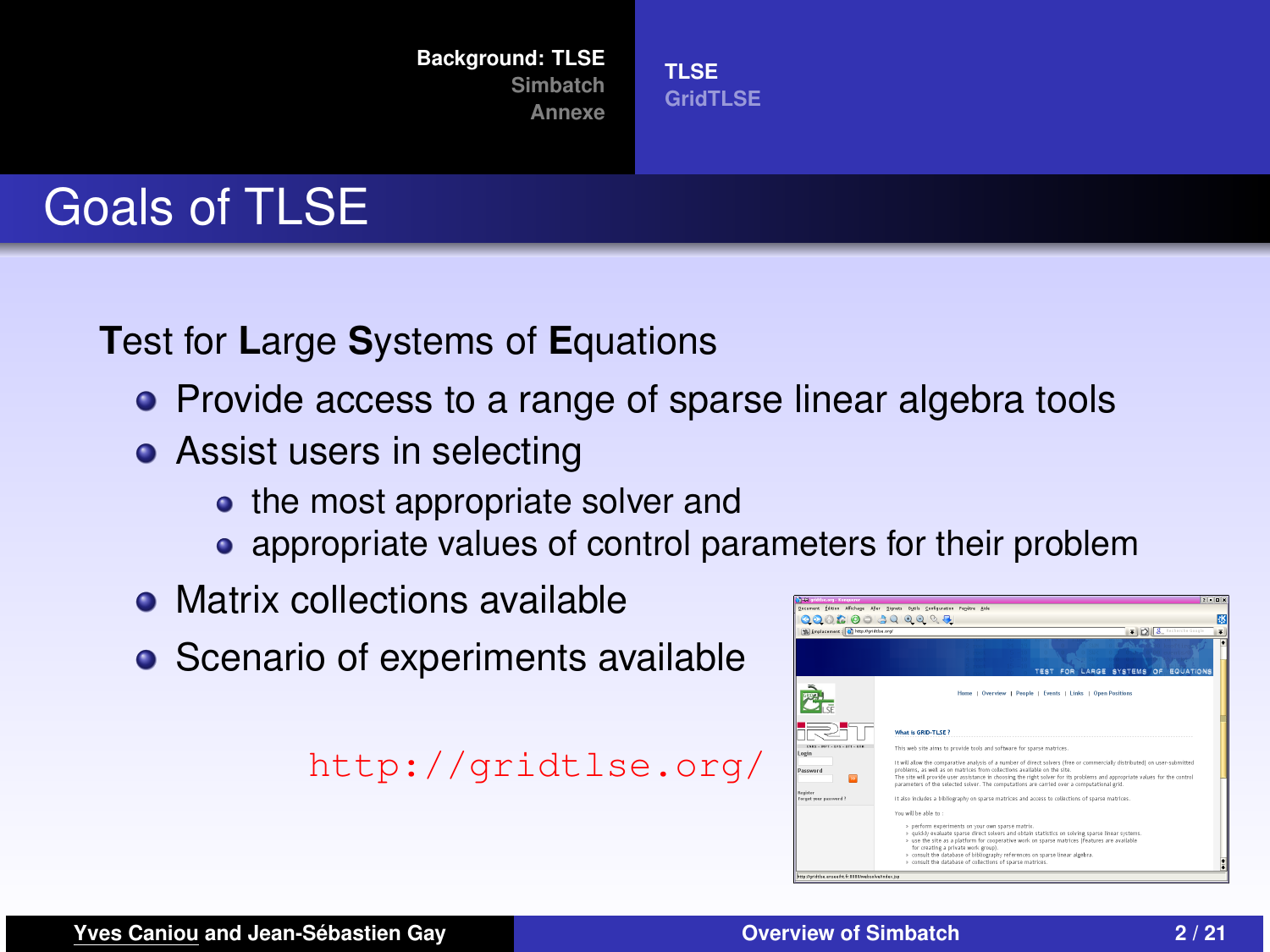**[TLSE](#page-1-0) [GridTLSE](#page-2-0)**

### Grid architecture and involved mechanisms



#### AEGIS-DIET Grid protocol interoperability!

**Yves Caniou and Jean-Sébastien Gay <b>Cannel Canadian Coverview of Simbatch 3/21** 

<span id="page-2-0"></span>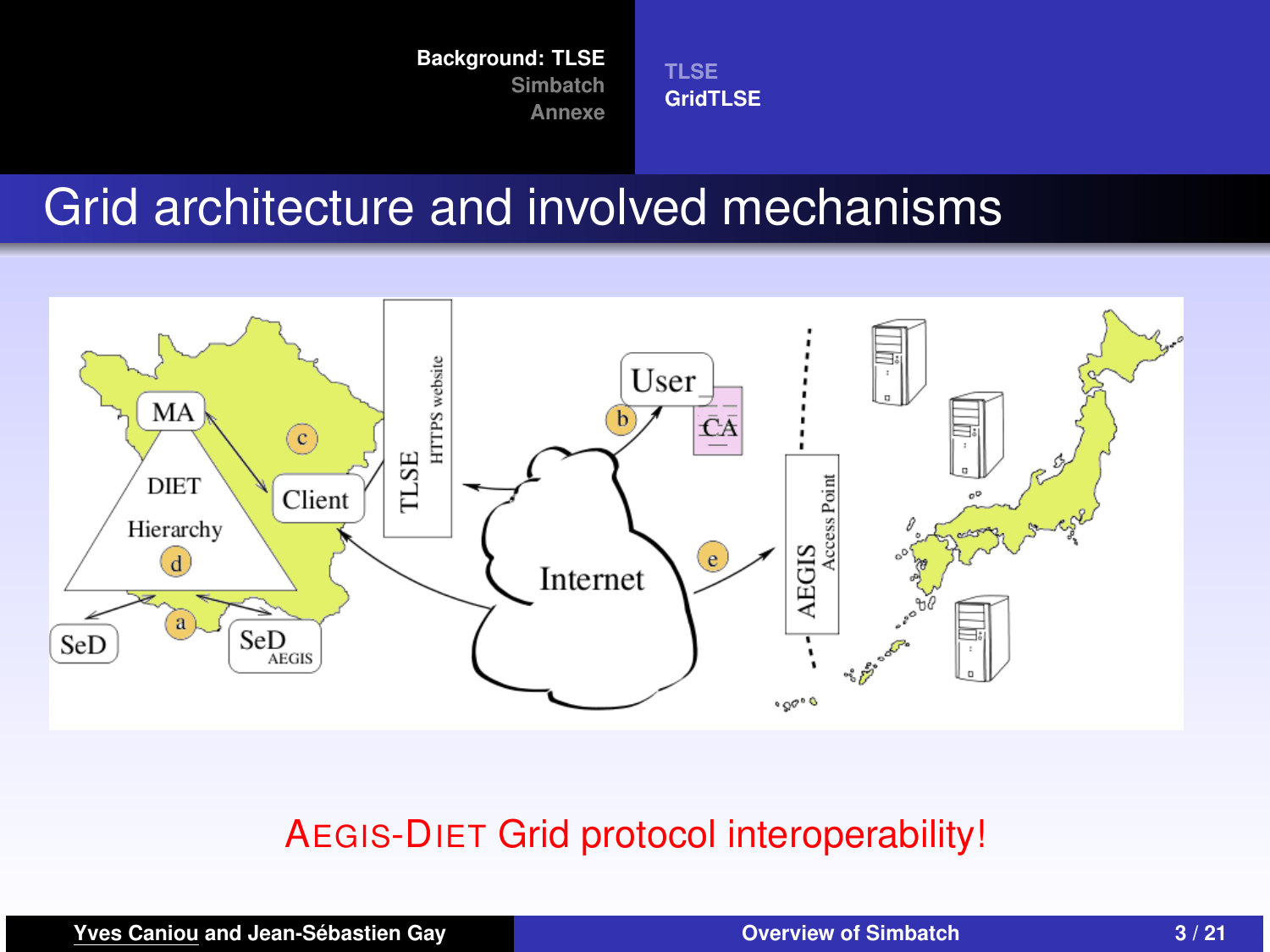**[TLSE](#page-1-0) [GridTLSE](#page-2-0)**

## In the point of view of performance...

### TLSE

- helps in predicting the best choice
- enables faster and more accurate execution of applications
- **•** increases efficiency of problem solving in physical and engineering research

But...

- **•** Better performance if Grid scheduling
- Scheduling if performance estimations  $\bullet$
- And architecture composed of parallel resources which rely on different batch  $\bullet$ reservation systems
	- "Simple" scheduling similar to Minimum Completion Time
	- Rescheduling, task migration
	- ... and maximize overlap of waiting queue with data transfer!

#### $\rightarrow$  Need for a tool to simulate such Grid elements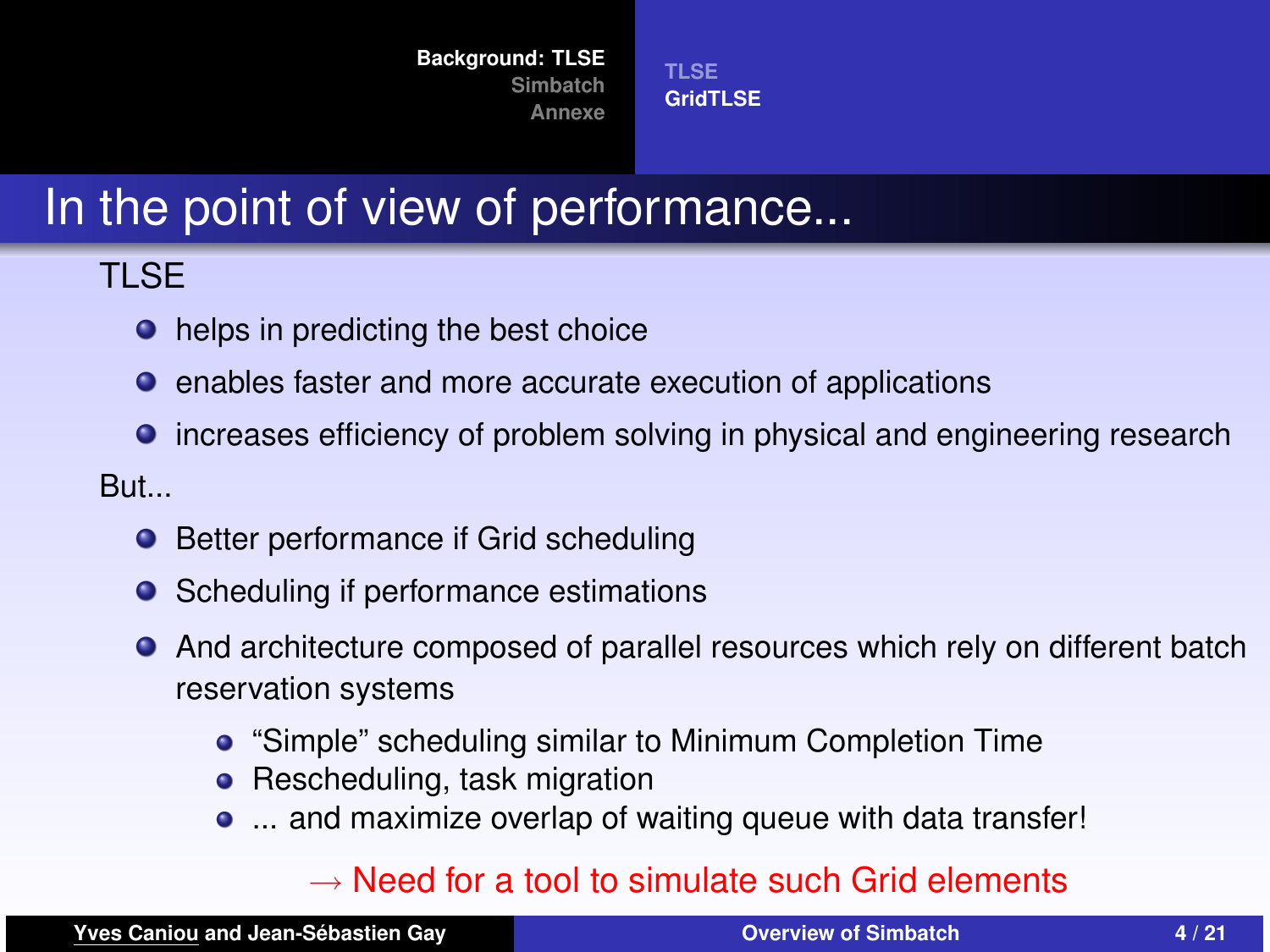#### **[Background: TLSE](#page-1-0)**

**[Simbatch](#page-5-0) [Annexe](#page-19-0)** **[TLSE](#page-1-0) [GridTLSE](#page-2-0)**

## **Outline**



- o [TLSE](#page-1-0)
- **o** [GridTLSE](#page-2-0)
- **2** [Simbatch](#page-5-0)
	- [Context and Goals](#page-5-0)
	- [Simbatch: an API integrated into Simbatch](#page-7-0)
	- **•** [Experiments](#page-12-0)
	- **•** [Results](#page-14-0)
	- **•** [Future works](#page-17-0)
	- **•** [Conclusion](#page-18-0)

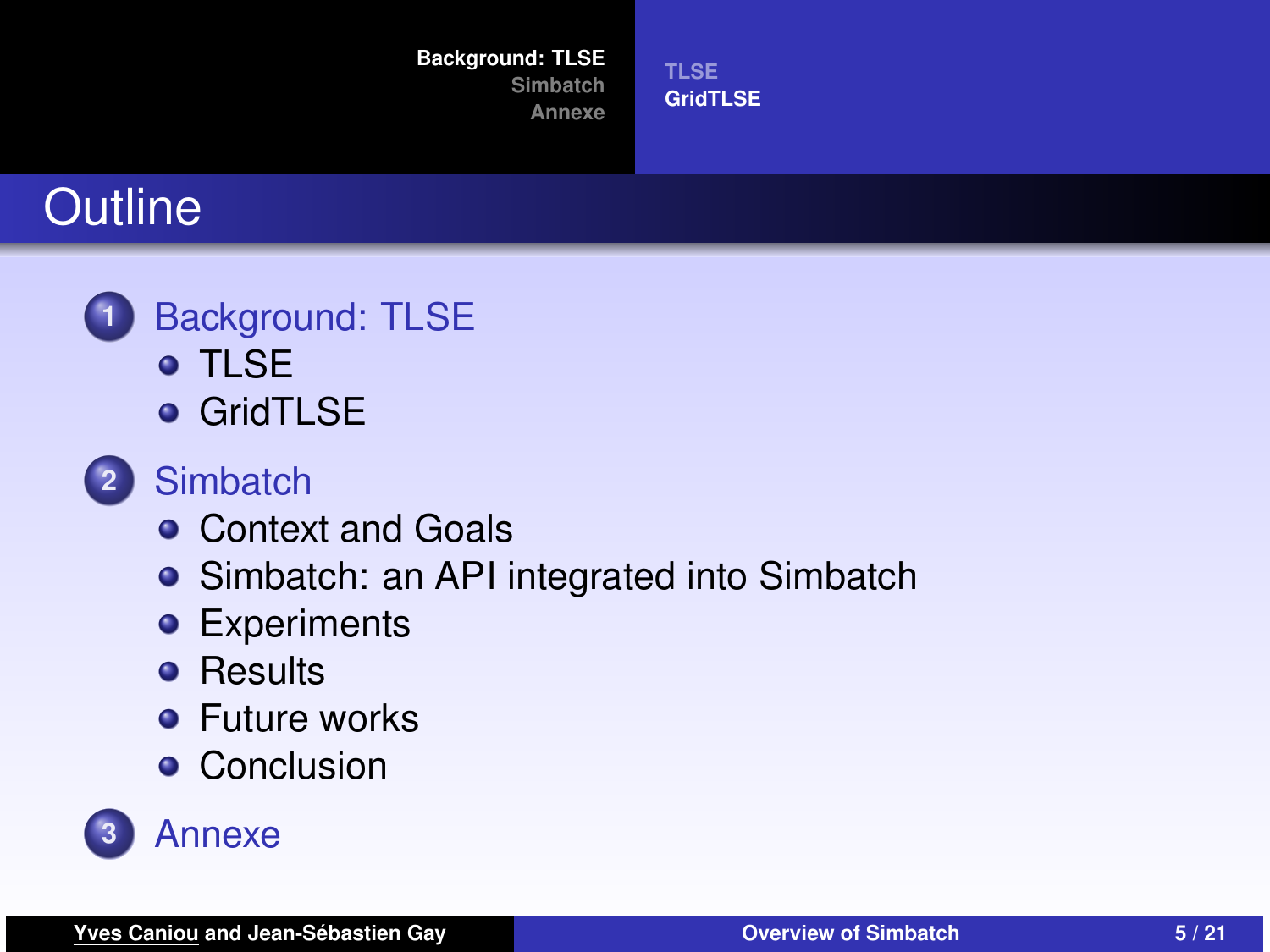**[Context and Goals](#page-5-0) [Simbatch: an API integrated into Simbatch](#page-7-0) [Experiments](#page-12-0) [Results](#page-14-0) [Future works](#page-17-0) [Conclusion](#page-18-0)**

# Defining the needs

2 main requirements:

- **•** Grid point of view
	- Realistic predictions
	- Fast, easy to deploy (with the Grid middleware)
	- $\rightarrow$  Use scripts, use DRMAA?
- **•** Reusable code
	- Scalable experiments are hardly reproductible
	- $\rightarrow$  Have a tool that helps to simulate a real Grid!

Goals:

- Accurately simulate clusters and parallel jobs execution
- <span id="page-5-0"></span>• Accurately simulate batch reservation systems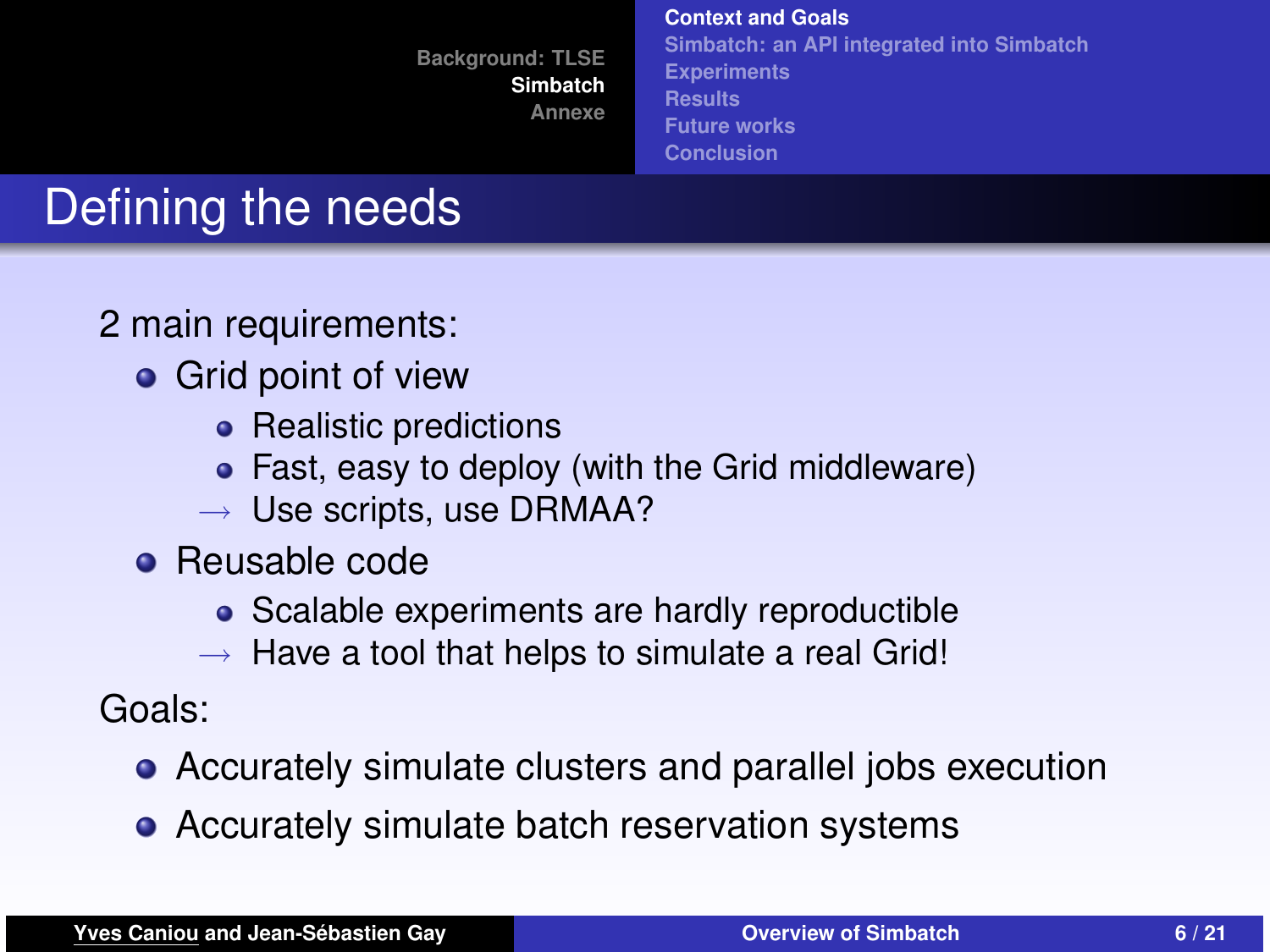**[Context and Goals](#page-5-0) [Simbatch: an API integrated into Simbatch](#page-7-0) [Experiments](#page-12-0) [Results](#page-14-0) [Future works](#page-17-0) [Conclusion](#page-18-0)**

## State of the Art

Data replication

**o** ChicSim (I. Foster)

OptorSim (W.H. Bell and R. Cameron): Java

Grid Economy

GridSim (R. Buyya): Java

Distributed scheduling algorithms study

Simgrid (H. Casanova, A. Legrand, M. Quinson)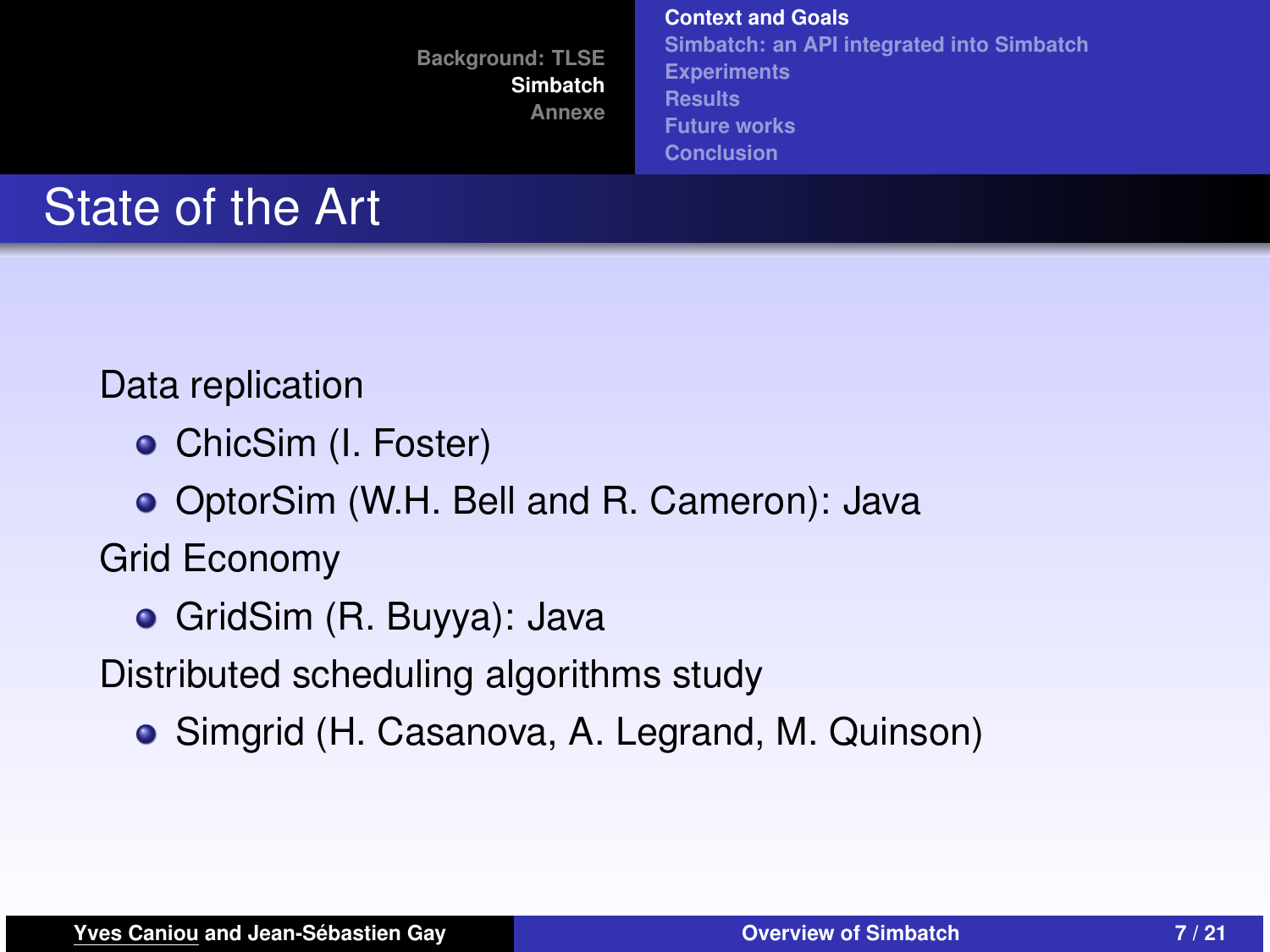| <b>Background: TLSE</b><br>Simbatch<br>Annexe | <b>Context and Goals</b><br>Simbatch: an API integrated into Simbatch<br><b>Experiments</b><br><b>Results</b> |
|-----------------------------------------------|---------------------------------------------------------------------------------------------------------------|
|                                               | <b>Future works</b><br><b>Conclusion</b>                                                                      |

# **Simgrid**

- "SimGrid is a toolkit that provides core functionalities for the simulation of distributed applications in heterogeneous distributed environments"
- 4 layers
	- SURF: Simgrid 3.0 kernel
	- XBT: similar to glib
	- **o** MSG: meta SimGrid
	- **•** Gras: distributed and reusable program code
- 3 main and mandatory structures
	- MSG\_host
	- MSG process
	- MSG\_task
- **•** Some functionalities
	- Simulation of Lan, Wan ...
	- Grid description with XML files
	- Compatible with Tiers (<http://www.isi.edu/nsnam/ns/ns-topogen.html>)

 162 July 1920 

 

 

 - 1 -

 <sup>33</sup> <sup>115</sup>

 - 129

> 

> > -<sup>138</sup>

 - 159 

 <sup>93</sup> 

 

. . . .

 

 

<span id="page-7-0"></span><sup>74</sup>

82 8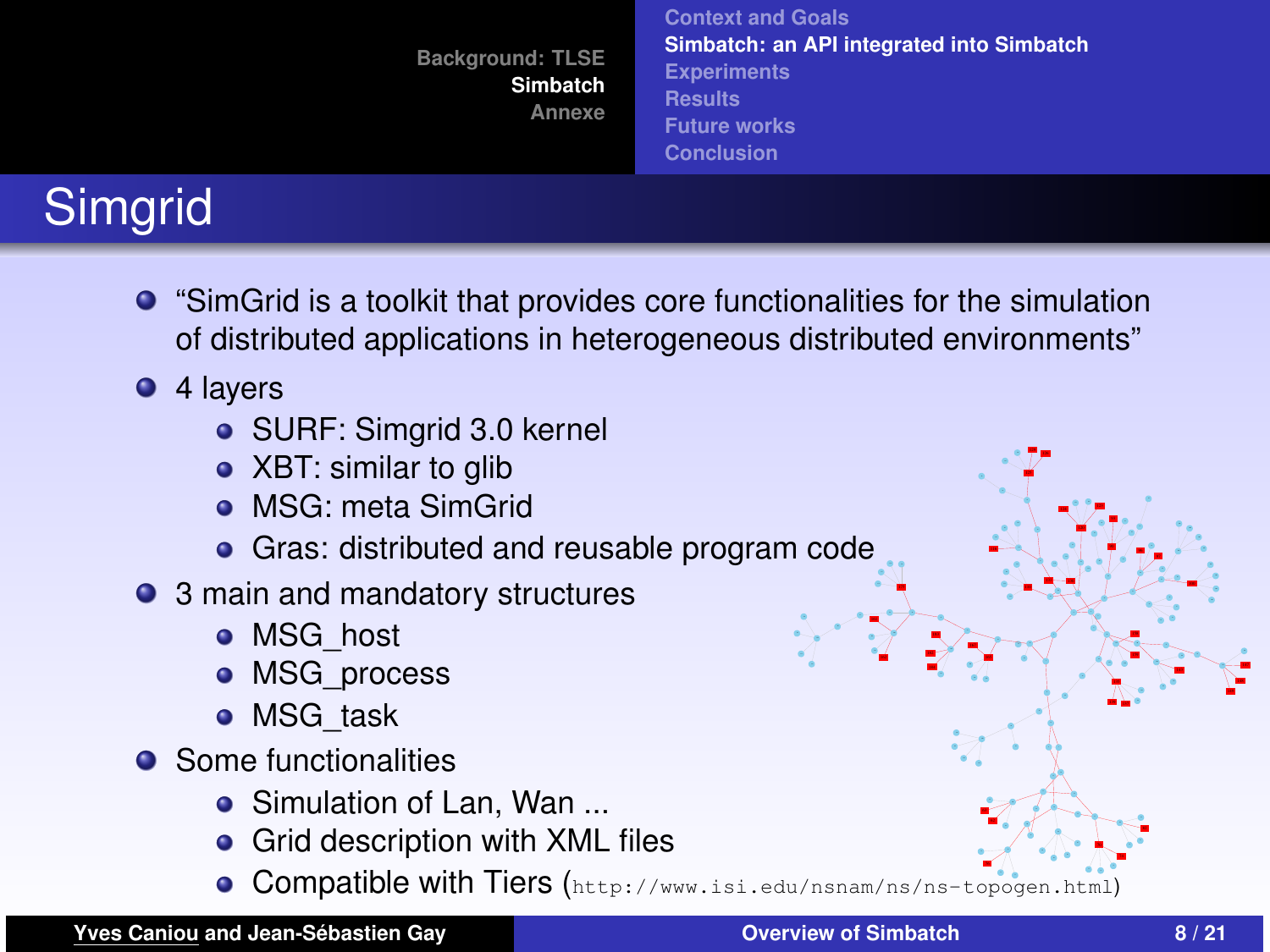**[Context and Goals](#page-5-0) [Simbatch: an API integrated into Simbatch](#page-7-0) [Experiments](#page-12-0) [Results](#page-14-0) [Future works](#page-17-0) [Conclusion](#page-18-0)**

### Models and involved mechanisms

- **Parallel resources** 
	- **•** Access point
	- Computing resources
	- Topology
- **Parallel task: Simbatch** metatask
	- Input and output size
	- **Submission date**
	- Time of execution and walltime
	- Number of computing resources

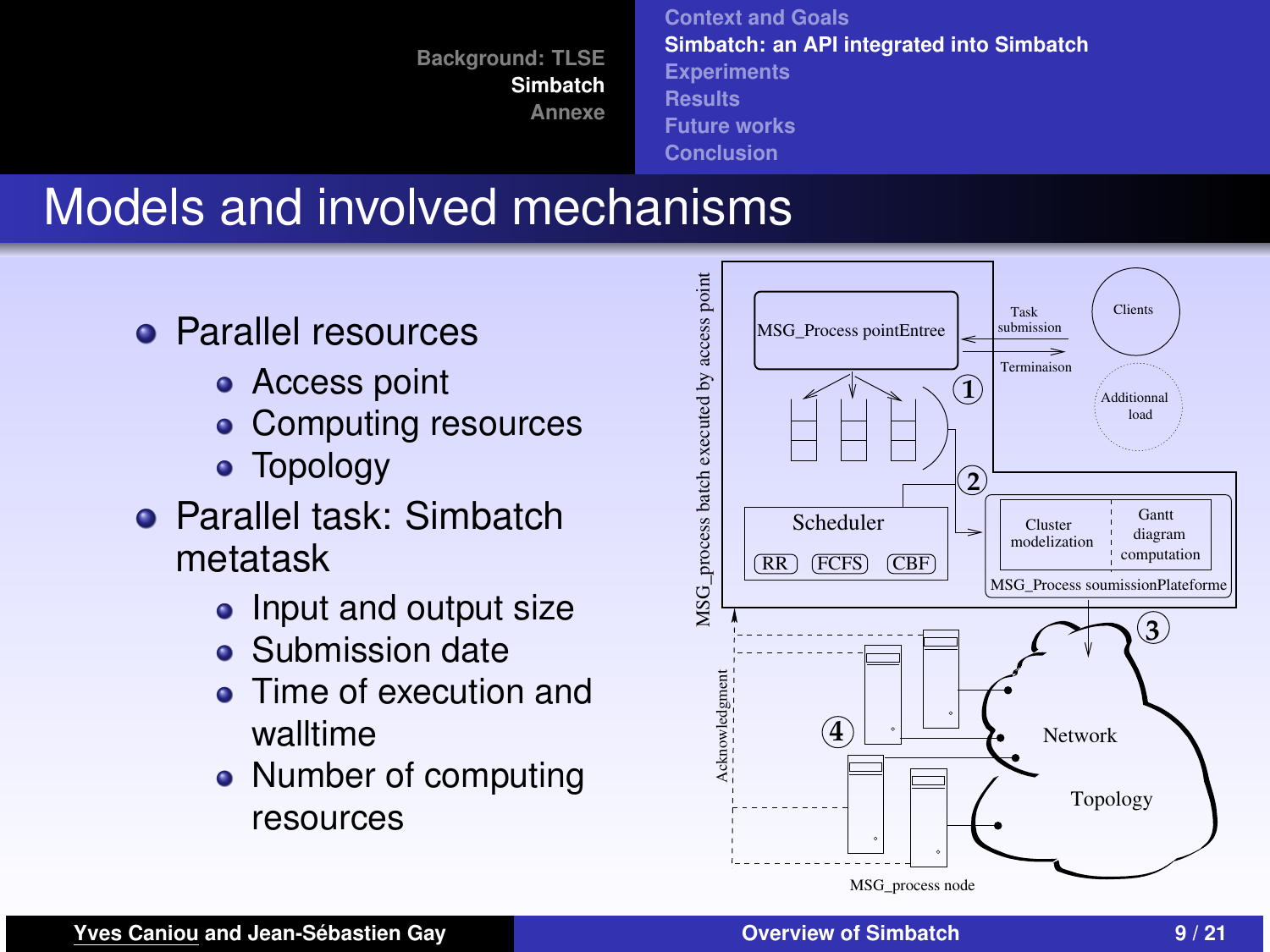|                 | <b>Background: TLSE</b><br>Simbatch<br>Annexe | <b>Context and Goals</b><br>Simbatch: an API integrated into Simbatch<br><b>Experiments</b><br><b>Results</b><br><b>Future works</b><br><b>Conclusion</b> |
|-----------------|-----------------------------------------------|-----------------------------------------------------------------------------------------------------------------------------------------------------------|
| <b>Built-in</b> |                                               |                                                                                                                                                           |

- Parallel resource models
- Batch reservation system scheduling models
	- $\bullet$  RR
	- FCFS (PBS)
	- CBF (OAR, MAUI, openPBS)
- Use adapted Simgrid XML files
- o 2 APIs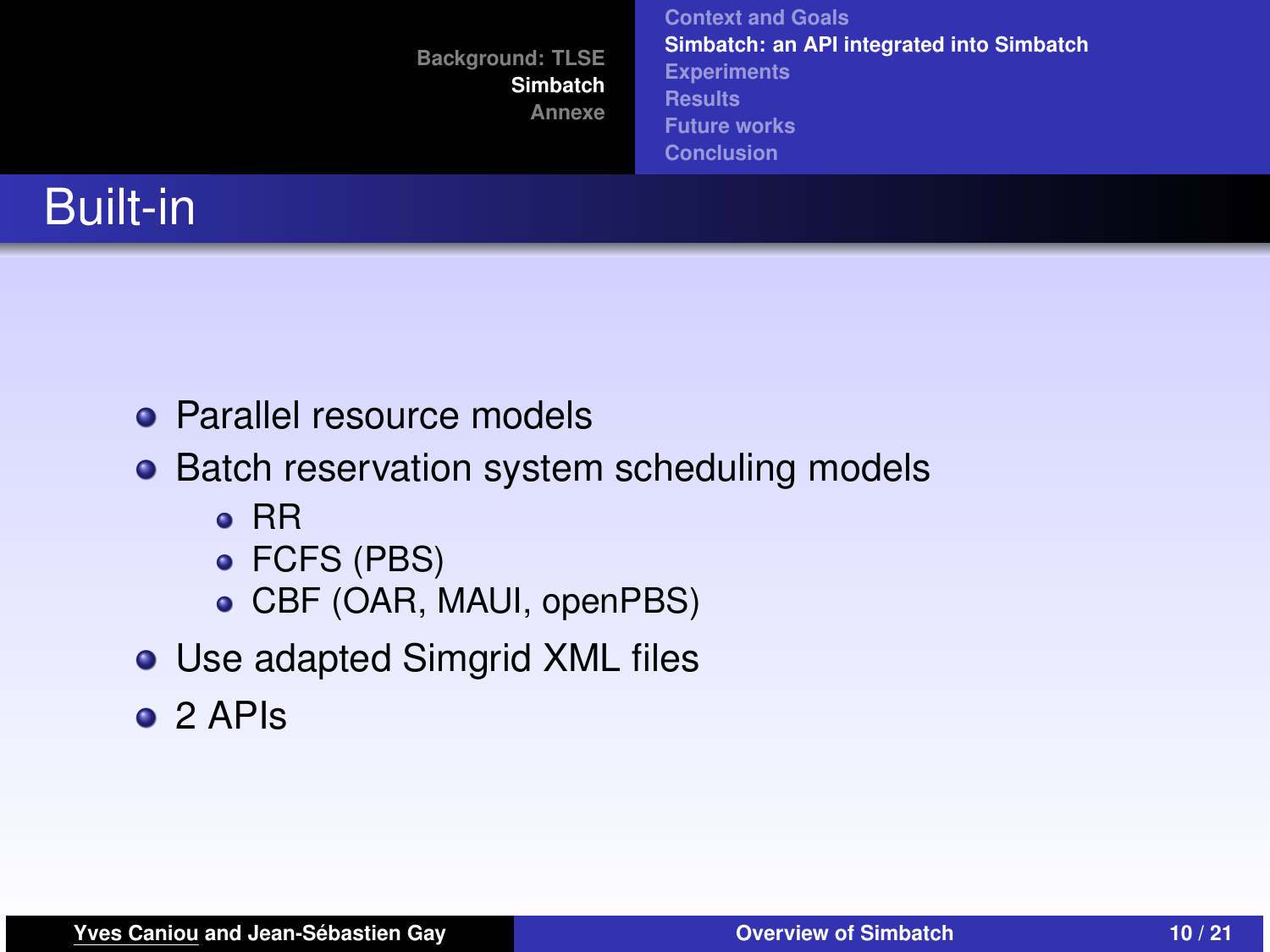**[Background: TLSE](#page-1-0) [Simbatch](#page-5-0) [Annexe](#page-19-0) [Context and Goals](#page-5-0) [Simbatch: an API integrated into Simbatch](#page-7-0) [Experiments](#page-12-0) [Results](#page-14-0) [Future works](#page-17-0) [Conclusion](#page-18-0)**

## Programmer API

#### Example of functionalities

### **•** Get holes, characteristics provided or not

```
hole t *
find first hole(cluster t c, int nb nodes,
                double start time, double duration);
```
#### **• Empty Gantt and reschedule**

```
void
generic_reschedule(cluster_t c,
                    void (*schedule) (cluster t c,
                                      m tast t task));
```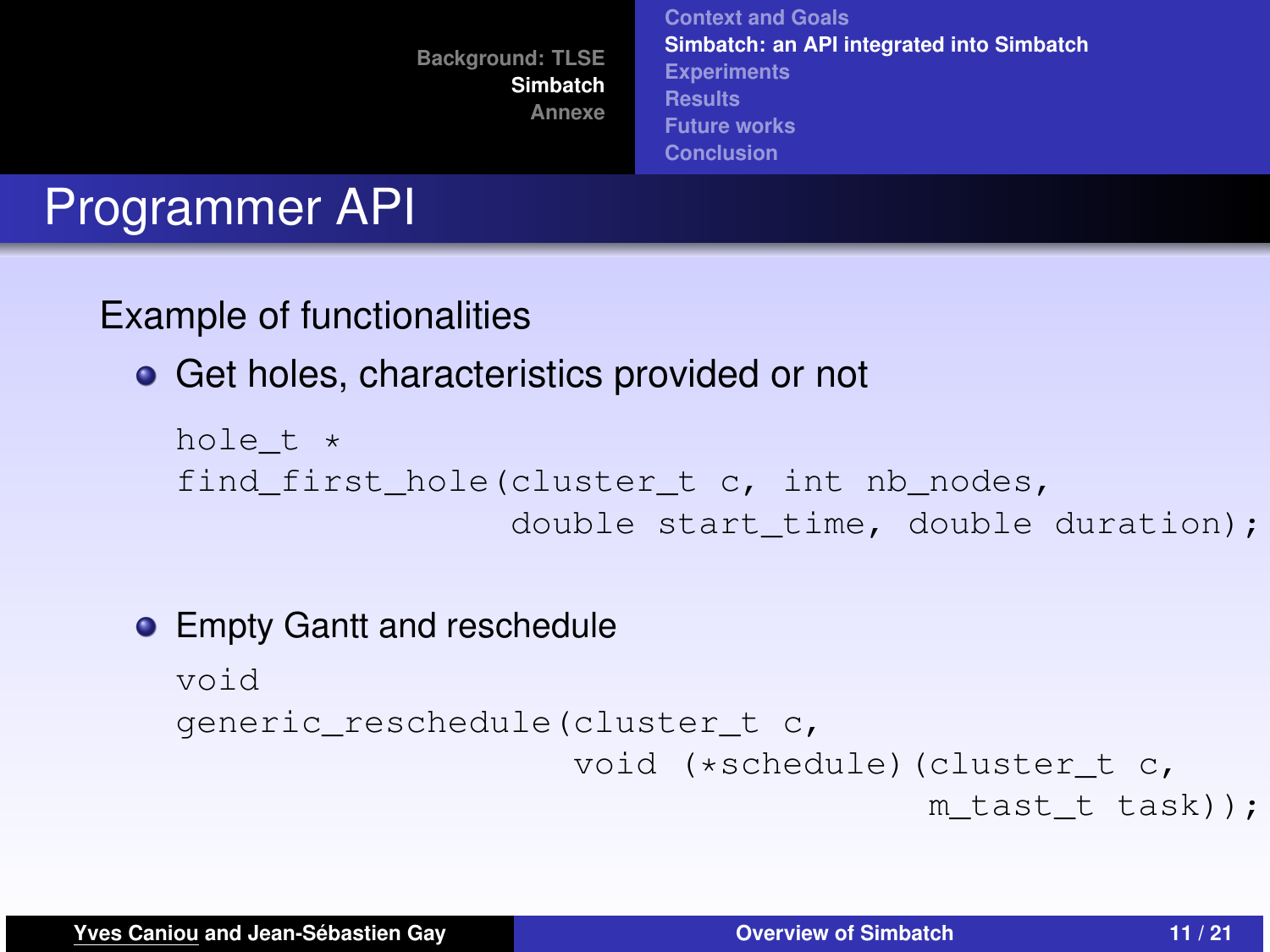|                 | <b>Background: TLSE</b><br>Simbatch<br>Annexe | <b>Context and Goals</b><br>Simbatch: an API integrated into Simbatch<br><b>Experiments</b><br><b>Results</b><br><b>Future works</b><br><b>Conclusion</b> |
|-----------------|-----------------------------------------------|-----------------------------------------------------------------------------------------------------------------------------------------------------------|
| <b>User API</b> |                                               |                                                                                                                                                           |

#### Use 4 XML files

- Platform description with Simgrid XML files
- Use of Simbatch API in deploiement.xml
	- Creation of a batch process on the Access Point <process host="Frontale" function="batch" />
- Simulated batch system configuration file
- Additional intern load for a batch system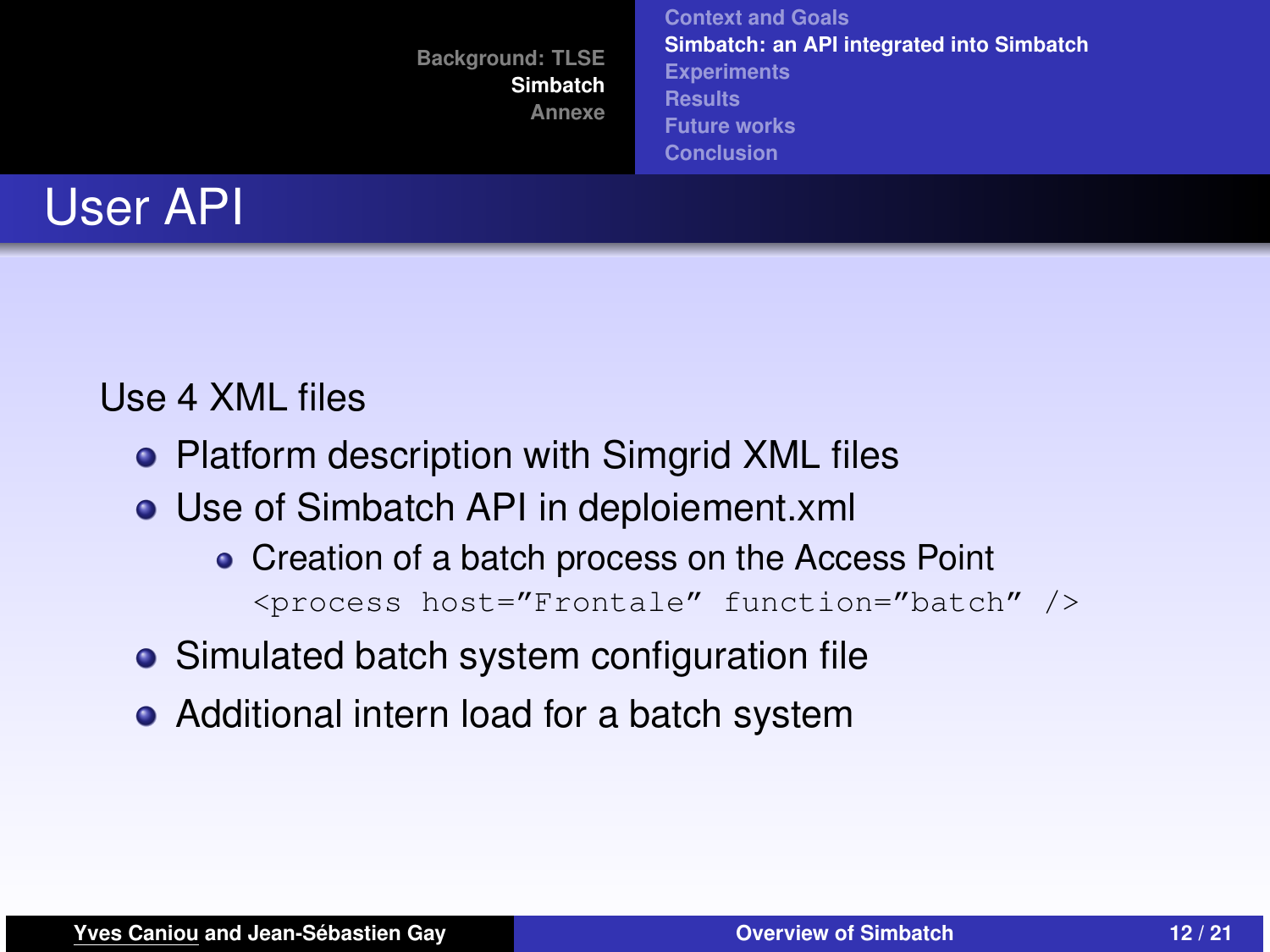<span id="page-12-0"></span>**[Context and Goals](#page-5-0) [Simbatch: an API integrated into Simbatch](#page-7-0) [Experiments](#page-12-0) [Results](#page-14-0) [Future works](#page-17-0) [Conclusion](#page-18-0)**

### Differents kind of experiments – 1/2

### 2 goals

- Validation of the correctness of simulations
	- Different topologies, scheduling algorithms, etc.
- Validation of the accuracy of simulation
	- $\rightarrow$  Comparison with identical real life experiments
		- Computing tasks
		- Communicating taks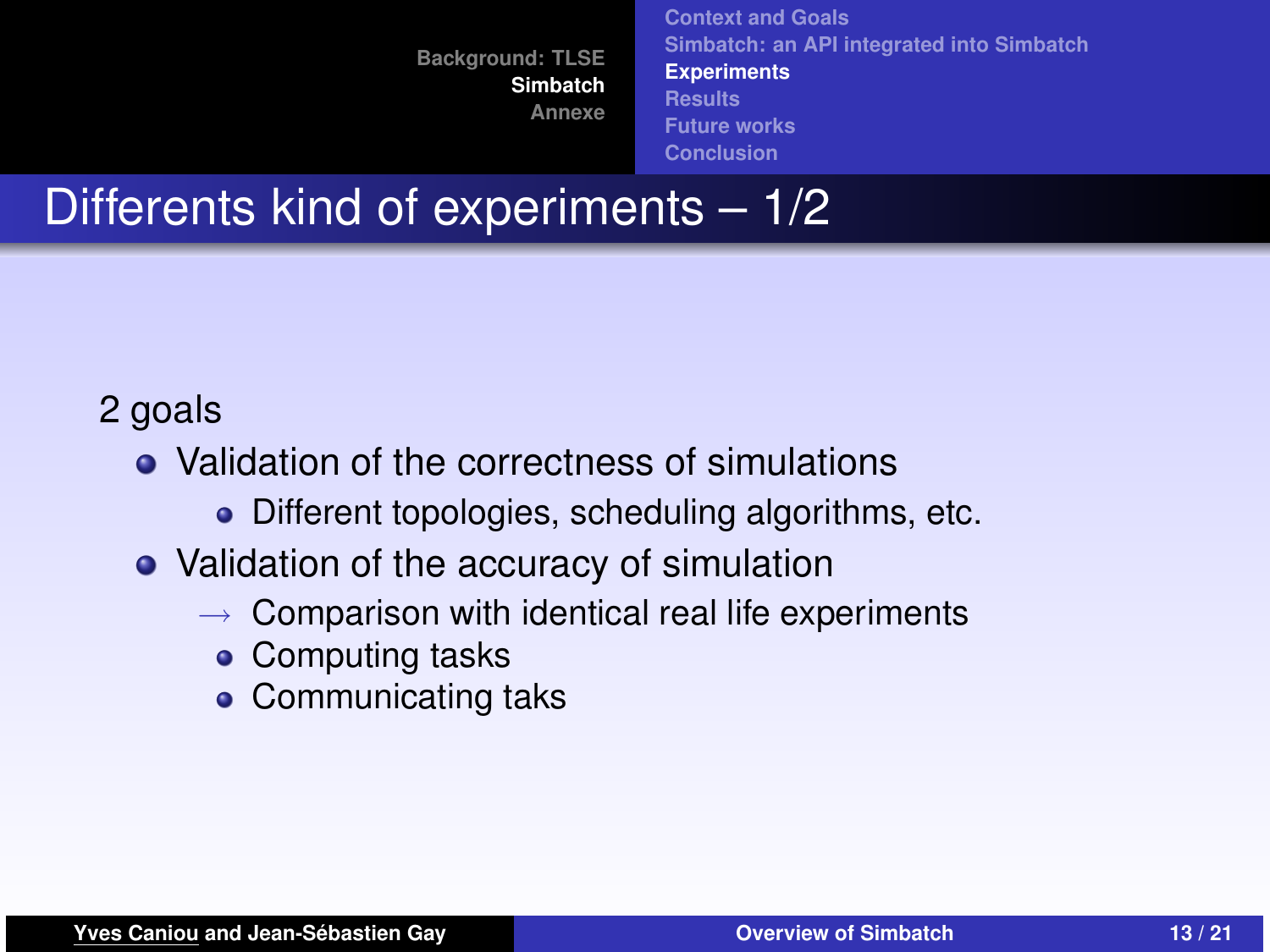**[Context and Goals](#page-5-0) [Simbatch: an API integrated into Simbatch](#page-7-0) [Experiments](#page-12-0) [Results](#page-14-0) [Future works](#page-17-0) [Conclusion](#page-18-0)**

## Differents kind of experiments – 2/2

Experimentation protocol

- **o** Task generation
	- Task arrival: Poisson law
	- Number of proc:  $U(1; 7)$
	- Execution duration: U(600; 1800)
	- Walltime: duration\*U(1.1 ; 3)
- Communication tasks

● U(1; 6) for: 1, 2, 5, 10, 15, 20 MB file

Real life platform

- Cluster: Access Point, 7 computing nodes
- Star topology, 100 Mbits/sec switch
- $\bullet$  OAR v1.6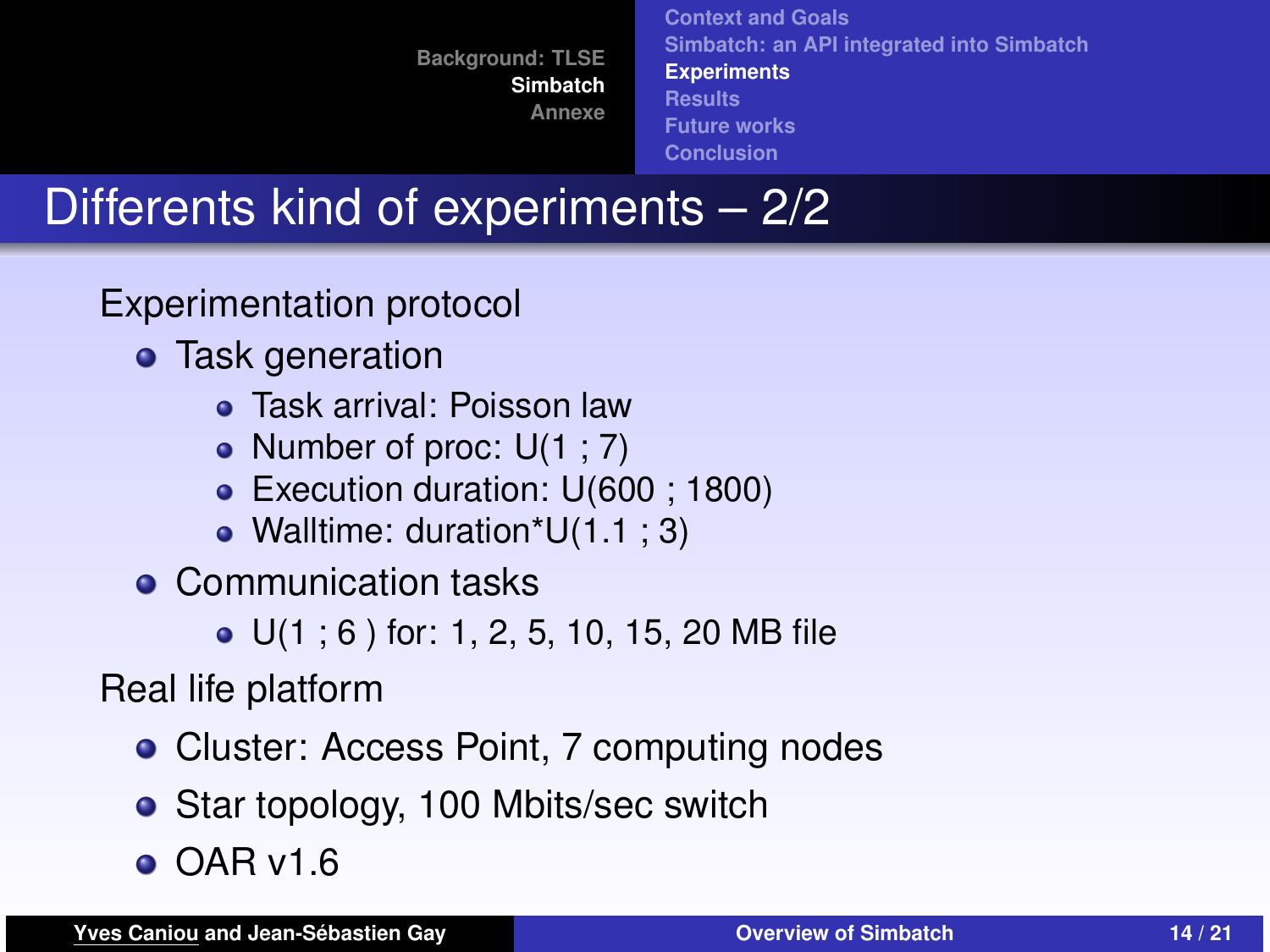**[Context and Goals](#page-5-0) [Simbatch: an API integrated into Simbatch](#page-7-0) [Experiments](#page-12-0) [Results](#page-14-0) [Future works](#page-17-0)**

#### <span id="page-14-0"></span>**[Conclusion](#page-18-0)**

### About scheduling

| 量  |  |       | 0.036409 h        |         |                   |              |     |                   |    |      |    |              |  |
|----|--|-------|-------------------|---------|-------------------|--------------|-----|-------------------|----|------|----|--------------|--|
|    |  |       |                   |         | $I_0$ . $\dot{o}$ | $\mathbf{a}$ | 100 | 1.5               | 20 | 25   | 30 | $\mathbf{z}$ |  |
|    |  | Nodel | m_proce node 3    | Process |                   | <b>Task</b>  |     |                   |    |      |    |              |  |
|    |  | Node2 | Im proce Inode 4  | Process |                   |              |     | Task <sub>3</sub> |    | Task |    |              |  |
|    |  | Node3 | Im_proce   node 5 | Process |                   |              |     |                   |    |      |    |              |  |
| Ŀ  |  | Node4 | m_proce node 6    | Process |                   |              |     | Task              |    |      |    |              |  |
| E  |  | Node5 | m_proce node 7    | Process |                   |              |     |                   |    | Task |    |              |  |
| ĪV |  |       |                   |         |                   |              |     |                   |    |      |    |              |  |



Schedules are similar: same order, different resources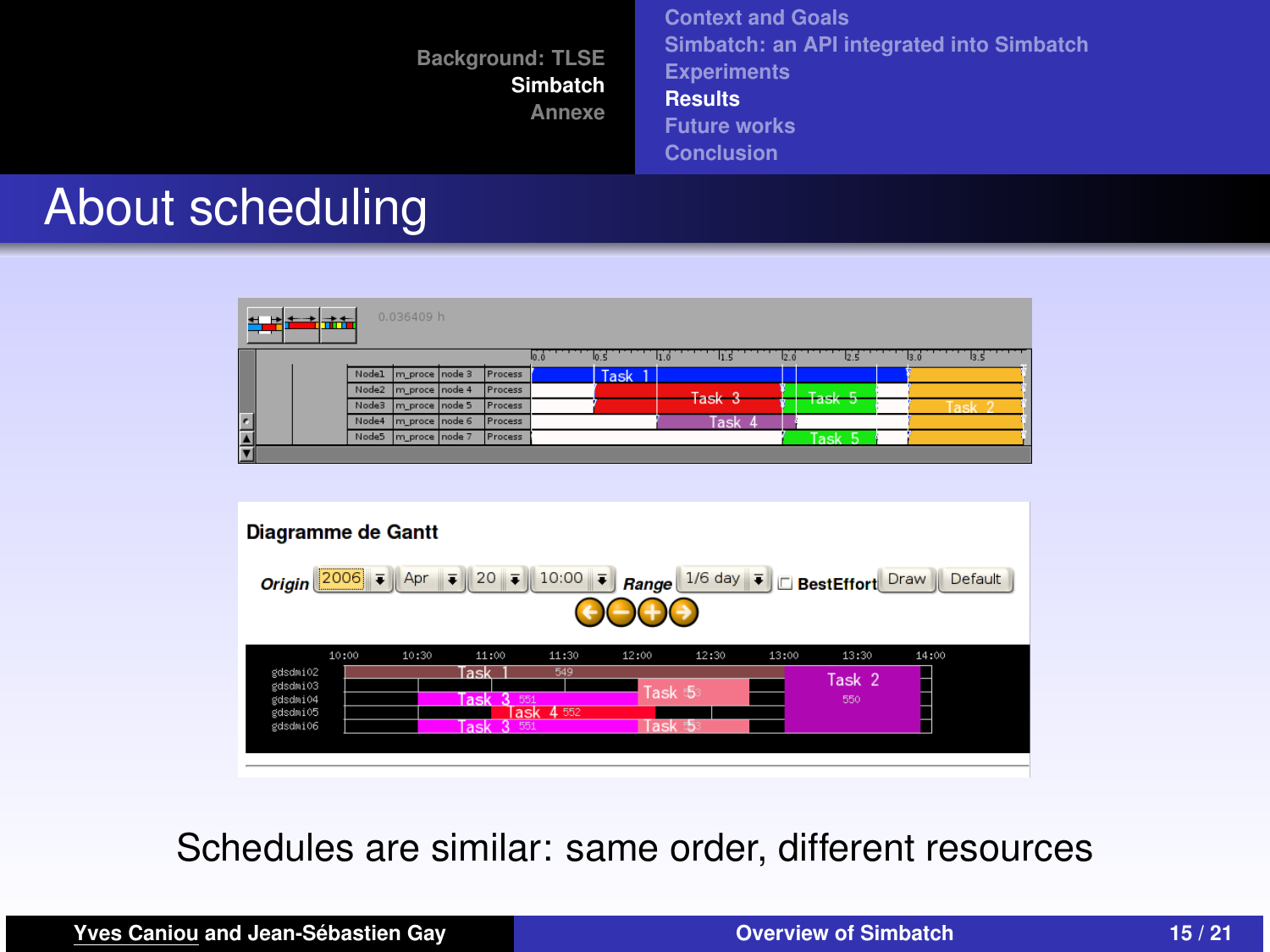**[Context and Goals](#page-5-0) [Simbatch: an API integrated into Simbatch](#page-7-0) [Experiments](#page-12-0) [Results](#page-14-0) [Future works](#page-17-0) [Conclusion](#page-18-0)**

### Precision of simulations.. – 1/2



.. with only computing tasks

**Yves Caniou and Jean-Sébastien Gay [Overview of Simbatch](#page-0-0) 16 / 21**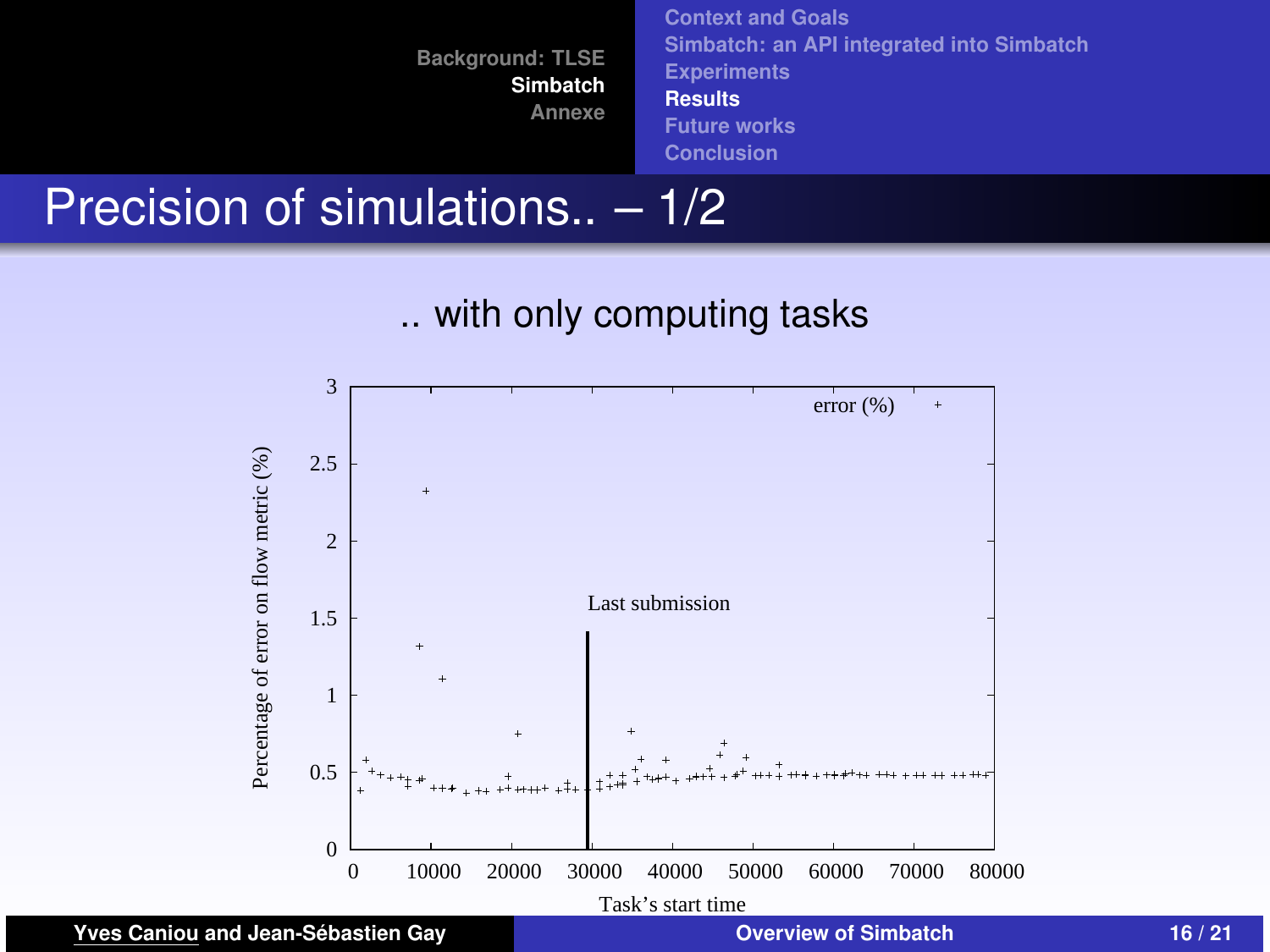



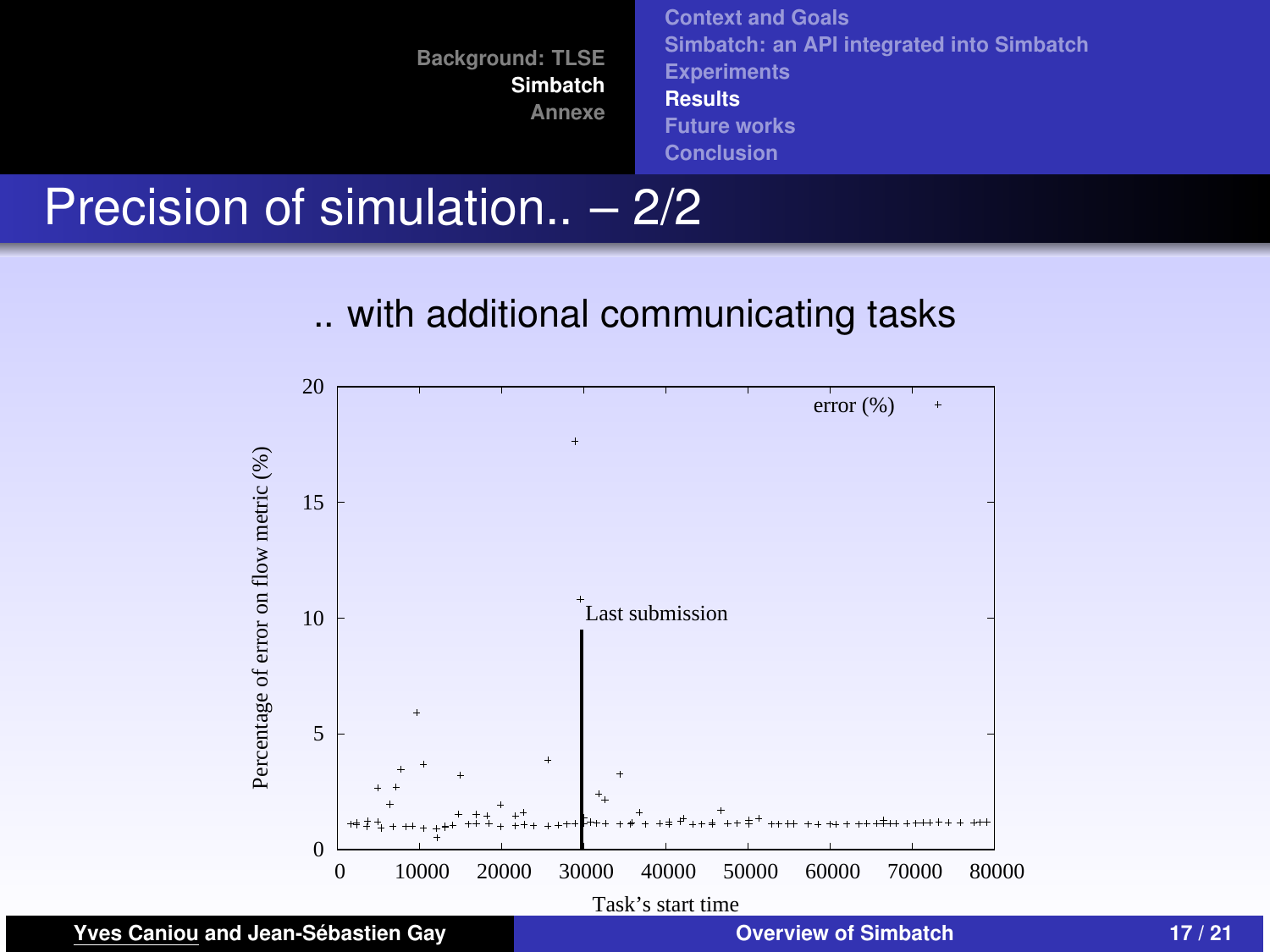**[Background: TLSE](#page-1-0) [Simbatch](#page-5-0) [Annexe](#page-19-0) [Context and Goals](#page-5-0) [Simbatch: an API integrated into Simbatch](#page-7-0) [Experiments](#page-12-0) [Results](#page-14-0) [Future works](#page-17-0) [Conclusion](#page-18-0)**

### Future works

- **•** Simbatch
	- Modelization of Grid'5000
	- Size of the files! ... but now corrected
	- Comparison with other batch systems
- Simbatch DIET
	- Integration of Simbatch calls into DIET
- <span id="page-17-0"></span>**O** DIFT
	- New scheduling heuristics
	- ... and Grid middleware tunable parallel tasks
	- $\rightarrow$  more generic than for GridTLSE...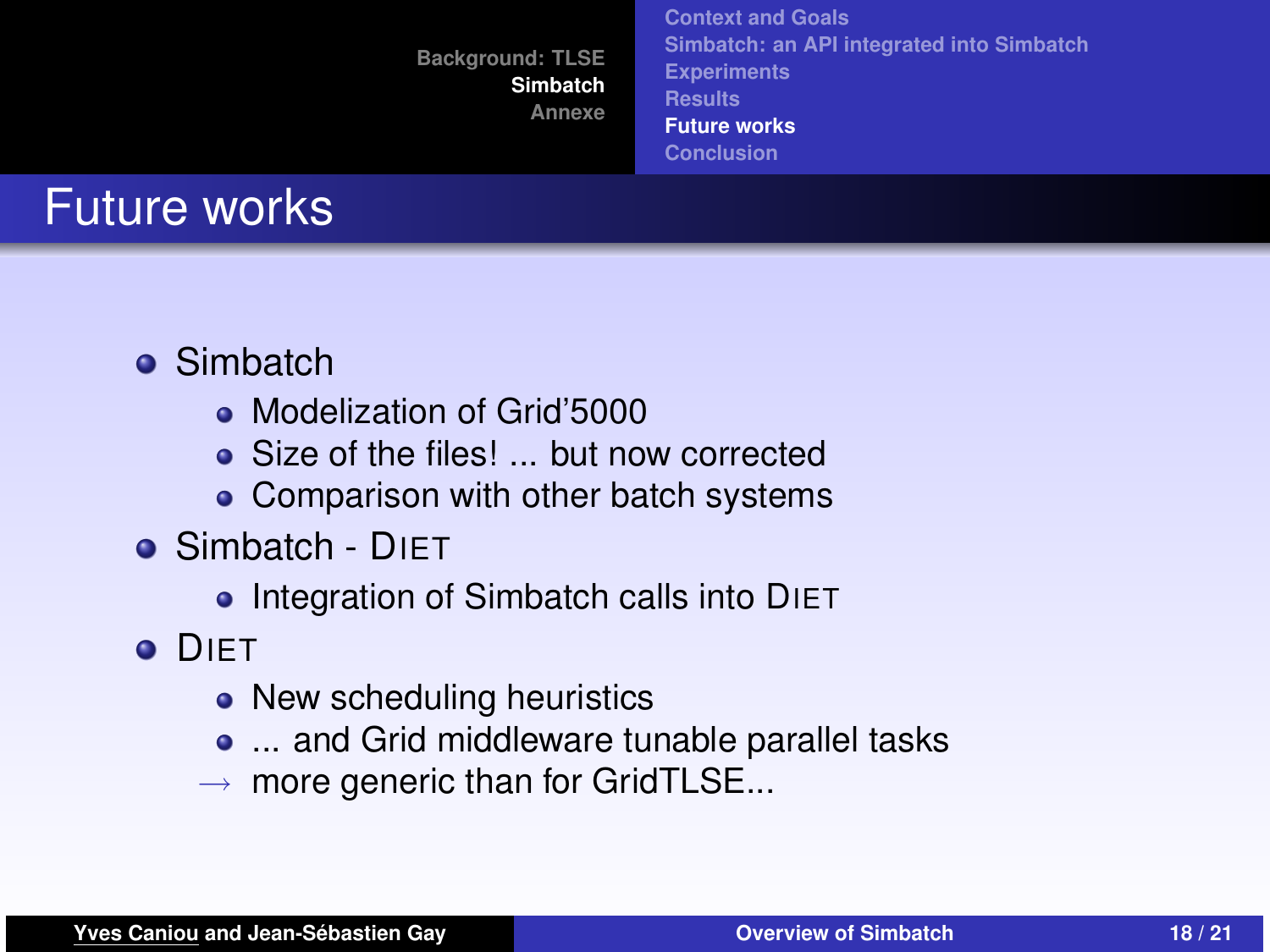|                   | <b>Background: TLSE</b><br>Simbatch<br>Annexe | <b>Context and Goals</b><br>Simbatch: an API integrated into Simbatch<br><b>Experiments</b><br><b>Results</b><br><b>Future works</b><br><b>Conclusion</b> |  |
|-------------------|-----------------------------------------------|-----------------------------------------------------------------------------------------------------------------------------------------------------------|--|
| <b>Conclusion</b> |                                               |                                                                                                                                                           |  |

- GridTLSE, a secure international expert system for Sparse Linear Algebra
- **•** Simbatch
	- Integrated into Simbatch
	- **Provides new models**
	- **Provides 2 different APIs**
	- Fast and Accurate

<span id="page-18-0"></span>Still a lot of future work...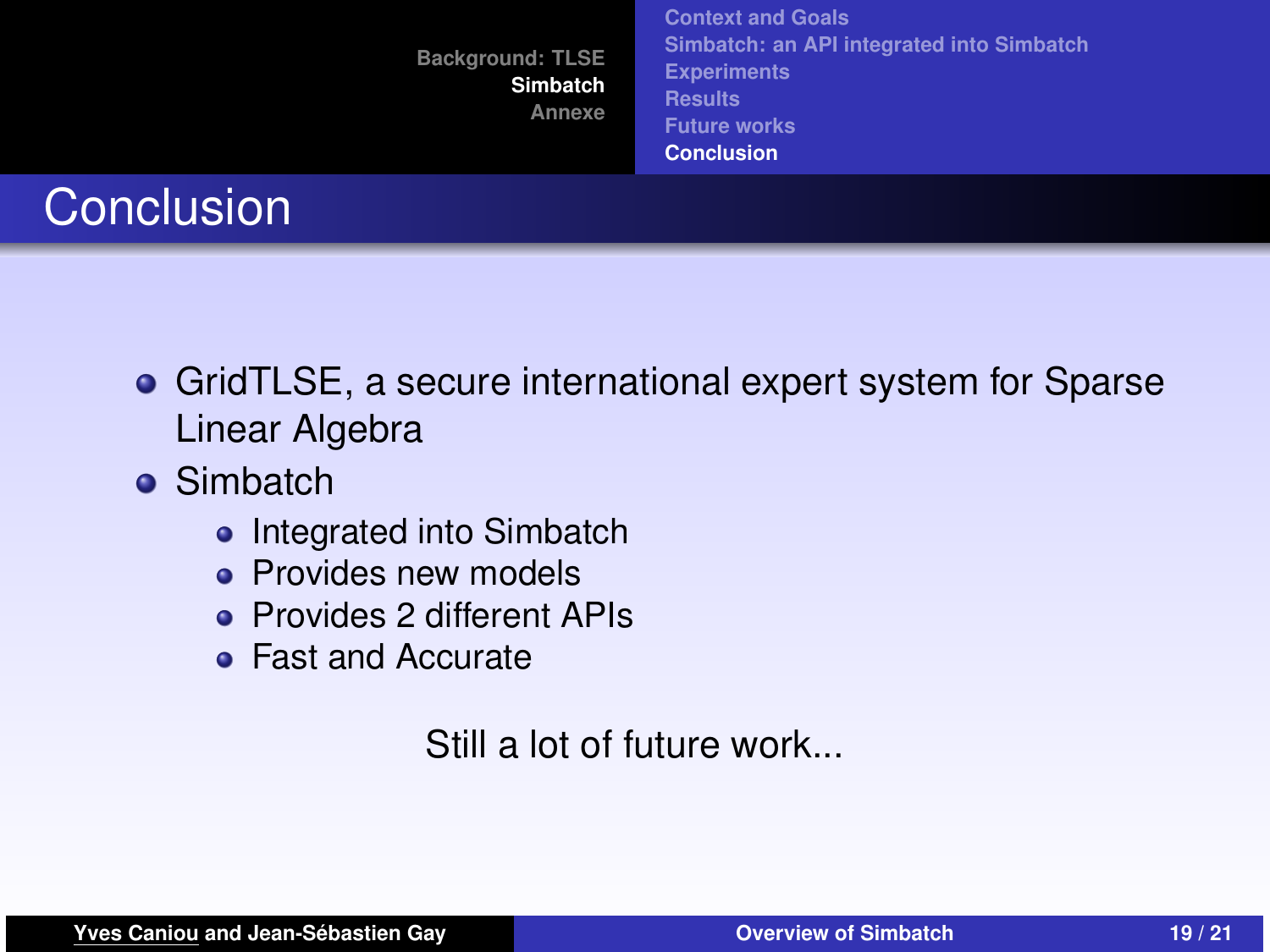**[Background: TLSE](#page-1-0) [Simbatch](#page-5-0)**

<span id="page-19-0"></span>**[Annexe](#page-19-0)**

### deploiement.xml example

```
<?xml version= ' 1.0 '?>
<!DOCTYPE platform_description SYSTEM " surfxml . dtd ">
<platform_description>
  <process host="Client" function" client">
     <argument value="0" />
    <argument value="0" />
     <argument value="0" />
     <argument value="Frontale " /> <!−− Connection−−>
  </process>
  <!−− The Scheduler process ( with some arguments) −−>
  <process host="Frontale " function="batch">
     <argument value="0" /> <!--- Number of tasks --->
    <argument value="0" /> <!--- Size of tasks --->
     <argument value="0" /> <!--- Size of 1/O →
     <argument value="Node1" /> <!−− Connections−−>
     <argument value="Node2" />
     <argument value="Node3" />
     <argument value="Node4" />
     <argument value="Node5" />
  </process>
  <process host="Node1" function="node" />
  <process host="Node2" function="node" />
  <process host="Node3" function="node" />
  <process host="Node4" function="node" />
  <process host="Node5" function="node" />
</ platform_description>
```
#### **Yves Caniou and Jean-Sébastien Gay [Overview of Simbatch](#page-0-0) 20 / 21**